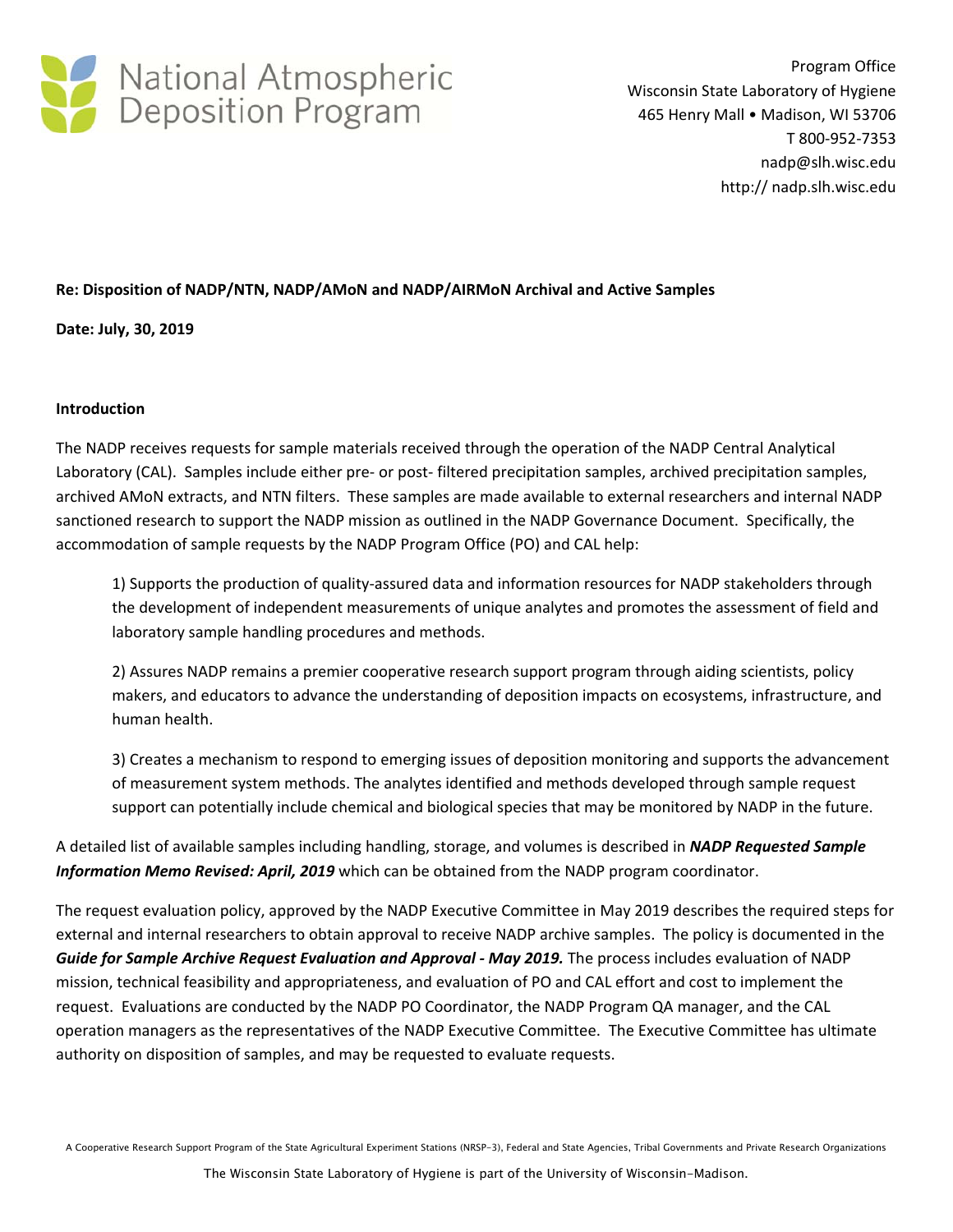# **Evaluation Objective:**

The goal of the disposition policy is to advance the scientific understanding of atmospheric deposition and leverage NADP infrastructure while guarding against potential negative impact to NADP's PO and CAL core duties. Archive and active sample disposition requests will only be granted if they do not create an undue burden on the CAL staff and resources. The following objectives have been established to guide the evaluation procedure:

1) The NADP PO/CAL review evaluates requests for:

- Consistency with NADP mission
- Application of samples to technically sound methods and scientific approaches
- Feasibility for NADP to accommodate the request

2) The review is not intended to assess the scientific merit of the entire project which the samples will be applied to, but rather assess the specific application of the NADP samples within the requestor's project. The NADP Executive Committee, or its designee, has the ultimate authority on determining appropriate use of NADP sample matrix and program resources.

3) The NADP PO/CAL role is to provide guidance to requestors on how the proposed approaches, application, and methods could be improved or modified to strengthen the justification for NADP support.

4) Ultimately the review procedure is meant to represent the opinions of the NADP Executive Committee. The Executive Committee, or its designee, has the final authority on how NADPs effort and resources are allocated to support the greater research community and stakeholders.

#### **Policies:**

- The NADP through its Executive Committee retains sole authority on archival and active sample disposition. Dissemination of samples to a third‐party is not allowed.
- Sufficient volume of samples will be retained for potential CAL reanalysis until the data has been published to the NADP website prior to disposition of archive samples.
- Archival samples are managed and maintained as described in the *NADP Central Analytical Laboratory Quality Assurance Plan*, *Revision 0 – June 20, 2019.*
- Approved requesters will pay for all costs of materials, labor, and shipping charges associated with preparing and sending archival and active samples as documented in the *NADP Requested Sample Information Memo Revised: April, 2019.* Additional charges may be assessed and applied on a case‐by‐case basis to meet project needs.
- The PO, CAL, and/or Executive Committee may cancel or delay the disposition of samples if project activities are negatively impacting NADP core duties or if payment for archival samples is not received in a timely manner. The requestor may cancel a sample request at any time via email communication with PO and CAL mangers; samples processed and distributed prior to the cancelation are subject to established fees.